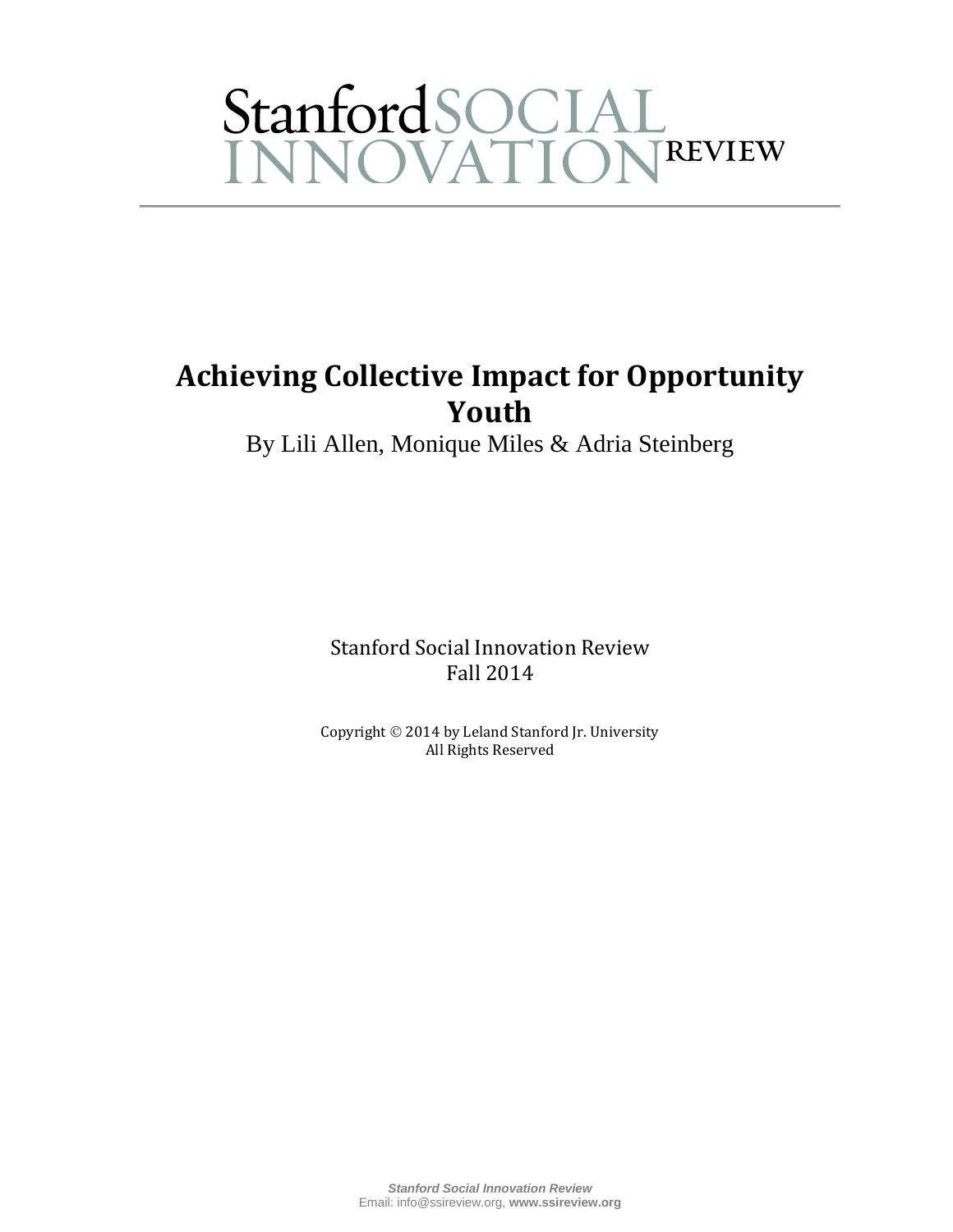## Achieving Collective Impact for Opportunity Youth

Emerging lessons on using data and resources to improve the prospects of young people.

#### **By Lili Allen, Monique Miles, & Adria Steinberg**

As a member of the Leadership Council of the Aspen Institute'[s Opportunity Youth](http://aspencommunitysolutions.org/the-fund/) [Incentive Fund,](http://aspencommunitysolutions.org/the-fund/) Jamiel Alexander sits beside leaders from national and regional philanthropies. He offers insights into the assets and challenges of young people who—like himself just a few years ago—find themselves outside any opportunity system in their community. As a young man growing up in Philadelphia, Alexander confronted a fragmented public education system, street violence, and the financial obstacles associated with a singleparent home. After dropping out of high school, he had a series of run-ins with the law and was remanded to the juvenile justice system, which required him to complete community service. This path led Alexander to the local [Crispus Attucks YouthBuild](http://crispusattucks.org/) program in York, Pa., which gave him the opportunity to earn a high school diploma while gaining transferrable employment skills. Today, in addition to his duties for the Aspen Institute, Alexander serves as president of the National Council of Young Leaders and holds a fulltime job as an education program manager for YouthBuild USA.

Debates continue over the pace and strength of recovery of the American economy, but one fact remains clear: A large number of young people between the ages of 16 and 24 are being left behind. Whether they graduated from high school or left without diplomas, many low-income young people suffer from inadequate educations that leave them underprepared for postsecondary education or the workplace. Surveys tell us that these young people, like others their age, strongly desire good jobs and understand the need for skills and credentials. Yet unlike their more privileged and affluent peers, they see few obvious paths forward.

Young people such as Alexander have traditionally been labeled "disconnected youth," but the reality is more complex.

Many of them *are* "connected"—to friends, neighborhoods, churches, families, and local community-based organizations. But the institutions, organizations, and public systems that could help them achieve higher levels of education, training, and jobs are themselves disconnected from one another. Recognizing this reality, many advocates have abandoned the term "disconnected youth." Instead, we favor "opportunity youth," a phrase that calls attention to the opportunities these young people seek and that should be opened up for them.

The Opportunity Youth Incentive Fund (OYIF), a principal initiative of the Aspen Institute's Forum for Community Solutions, focuses on this group of young people. The OYIF, which emerged from the work of the White House Council for Community Solutions, seeks to demonstrate how a collective impact approach can improve the options and lifetime outcomes of opportunity youth. Bringing together a variety of sectors and systems is especially appropriate for opportunity youth, because, by definition, no one set of institutions currently takes responsibility for their progress and no publicly available database tracks that progress.

Through a collective impact approach, the OYIF helps communities harness local civic capacity to drive long-term sustainable change. The initiative has three goals: to reconnect opportunity youth to education and employment at higher rates; to catalyze the adoption of effective approaches in education and career attainment, leading to family-sustaining careers; and to promote local, state, and national policy changes to increase the replication and scaling up of these approaches.

Although the initiative remains in its early stages, important stories have already emerged about the strategies these communities are using to tackle two of the principal

**Lili Allen** is director of Back on Track Designs at Jobs for the Future. **Monique Miles** is deputy director of the Aspen Institute Forum for Community Solutions.

**Adria Steinberg**is vice president of Jobs for the Future.

challenges they face—gathering the data they need to inform their work and strengthen public will, and securing financial support to sustain the on-ramps and pathways to opportunity. We hope that these lessons will inspire similar collective impact efforts on behalf of opportunity youth and offer starting points to collective impact initiatives for other vulnerable populations, such as English language learners, who also suffer from systemic disconnects that influence their progress.

#### **Bring Together Data from Multiple Sources**

Gathering data across multiple public systems is a key to achieving collective impact for opportunity youth. Because these young people are invisible in most data systems, one of the primary challenges is to understand who they are and how they progress toward adulthood according to such indicators as educational attainment and work readiness. Unlike in parts of Europe, where policymakers track 16- to 24-year-olds who are not engaged in education, employment, or training to assess their progress toward education credentials and careers, no single system in the United States keeps track of this population.

Rather than create new costly and laborintensive data systems, OYIF sites seek to build on existing public data systems, a task that involves working with multiple sources. As these youths look to reconnect with education and employment, they often move in and out of public systems such as community colleges, adult education programs, and, if they face specific challenges, child welfare programs, homeless services, and the justice system. Through data agreements with these systems, collaborative sites can help partners and the community at large better understand the scope and dimensions of this population group.

For example, the Baltimore City Opportunity Youth Collaborative started with an analysis of US Census data of the opportunity youth population by sex, race/ethnicity, educational attainment, employment status, custodial parenting, and citizenship. The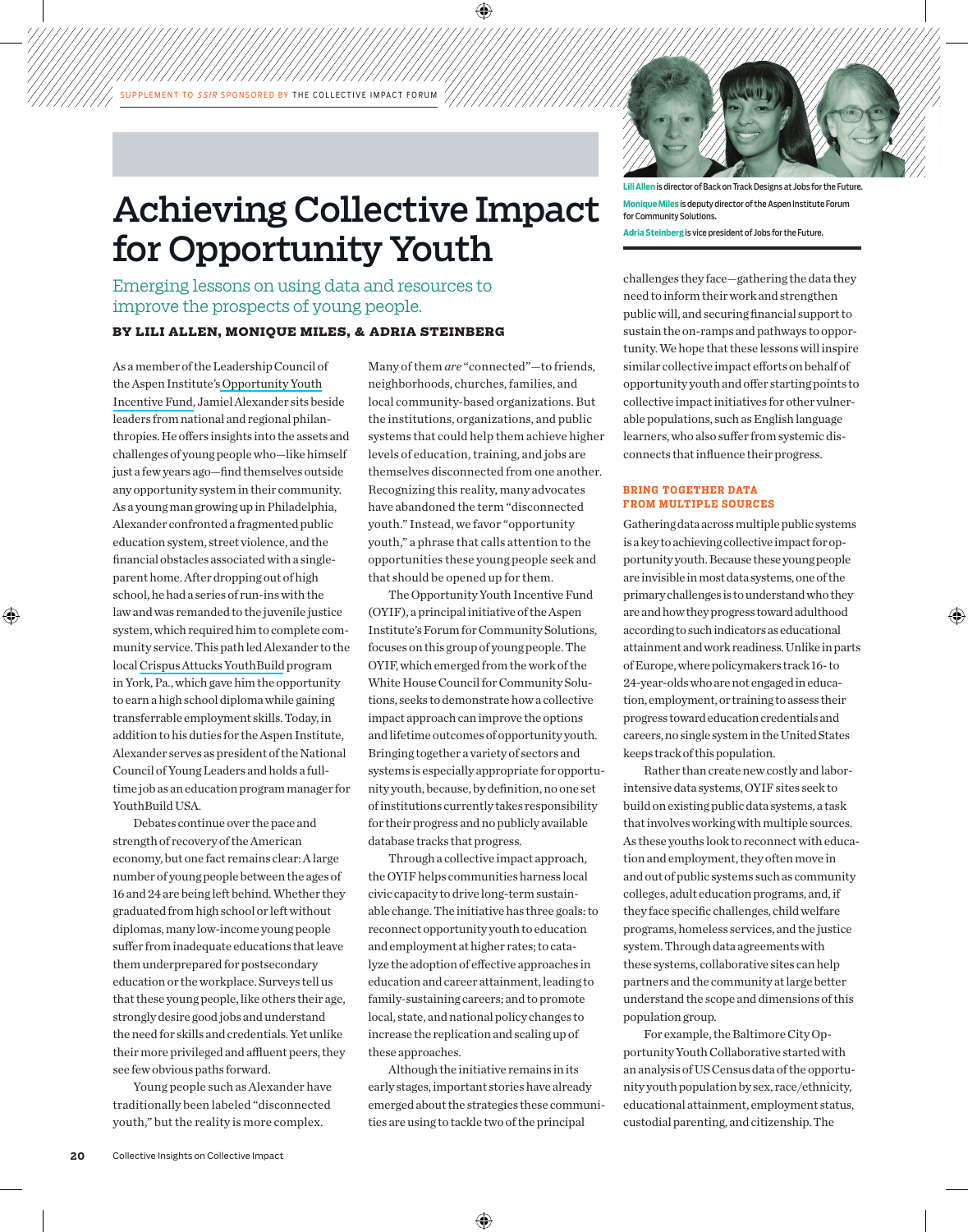partners complemented those data with a survey that asked programs serving opportunity youth to estimate how many fell into various subpopulations (such as court-involved, foster care, or homeless). The Baltimore project then used its partners' relationships to request data from the leaders of systems that serve relevant subpopulations, particularly the Maryland Department of Juvenile Services and the Baltimore City Department of Social Services. In addition, Baltimore has contracted with the US Census Bureau to conduct a custom tabulation of the number of opportunity youths per census tract.

#### **Use Data to Determine Areas of Focus, Track Progress, and Build Public Will**

The OYIF communities understand the importance of data for helping partners understand the problem and measure progress toward solutions, as well as promoting solutions that work and building public will. The Boston collaborative, for example, has used its unusually rich set of data partners to gain a deeper understanding of the older population of opportunity youth (20 to 24 years old), concentration of various distress factors, including youth unemployment, teen births, probation, foster care, and dropout rates. These heat maps, as well as information about the assets of each neighborhood, such as the level of existing programming, help partners determine which neighborhoods should be focused on first.

#### **Braid Funding Across Public Systems**

As collective impact initiatives in the United States have progressed, new ways of financing efforts to create better postsecondary and career outcomes for opportunity youth have emerged. A number of communities have developed new financing strategies by drawing on school district funding, workforce development funds, and city agencies such as health and human services, as well as county governments, state governments, and higher education.

As communities broaden their funding sources, they are also building on lessons about creating "reengagement centers" designed to recruit opportunity youths who have dropped out or fallen significantly off

> track and help them find ways to earn a high school credential. At the launch of the OYIF, communities such as Boston, Chicago, Denver, and Philadelphia had opened

*in most data systems, one of the primary challenges is to understand who they are and how they progress toward adulthood.*

*Because these young people are invisible* 

including identifying their education and employment status and tracking how they move through programs and services.<sup>1</sup> Collaborative partners are following their progress through postsecondary education, compiling information on why they drop out, what helps them return to school, and what specific programs and supports could help them obtain credentials. This robust data partnership will potentially yield useful information about this older population for other efforts across the country.

Communities also use data to determine where to focus their initial pathway development efforts. For example, the San Diego Youth Opportunity Pathways collaborative wanted to understand which neighborhoods had high concentrations of opportunity youth. Using aligned US Census tract data and sources such as data from the San Diego Association of Governments and the Health and Human Services Agency, the collaborative has created a "heat map" to display the

centers using a range of funding streams. Often, advocates had secured anchor funding from a school district after successfully arguing that the district would receive state compensation for returning dropouts.

Los Angeles's YouthSource Centers illustrate how a collective impact effort can use a multi-funder approach to sustain reengagement centers. These centers are funded by the mayor and city council of Los Angeles through the Los Angeles Economic and Workforce Development Department (EWDD) and the City of Los Angeles Workforce Investment Board (WIB), as well as the Los Angeles Unified School District (LAUSD). Over the course of two years, these three agencies joined forces to study dropout recovery efforts around the country and secure support for an ambitious and integrated approach for Los Angeles. Their efforts led to a competitive procurement process, starting in 2012, for a system of 13 YouthSource Centers that co-locate LAUSD Pupil Services and attendance counselors and serve as the entry point for reengaged youths to secondary and postsecondary education. The centers also offer a variety of Workforce Investment Act programs, including academic enrichment, career exploration, and vocational training. A US Department of Labor Workforce Innovations Fund grant supports the addition of three more YouthSource sites.

#### **Leverage Private Investment**

Collective impact offers an opportunity to pilot a "dual customer" approach focused both on improving the life outcomes of opportunity youths and meeting workforce needs in the community. A number of the OYIF communities see this as an important financing strategy and have begun the hard work of bringing employers to the table.

In New Orleans, Tulane University's Cowen Institute—a core partner in the OYIF initiative—is spearheading two efforts to engage employers in providing work-based learning and employment opportunities for opportunity youth. The institute is piloting a partnership between Tulane and Delgado Community College; Tulane will offer campus-based employment in technical trades and technology to students in Delgado's Accelerating Opportunity pathways, which offer short-term certificates in high-growth career fields. For Tulane, this is a win/win solution. The university gets new employees who have already learned technical skills, and the Cowen Institute works with a broader set of employers to provide career coaching to students while they work at Tulane to ensure that they chart a smart career path. Tulane also plans to launch a "hub" to broker work-based learning and employment opportunities for opportunity youth more broadly.

#### **Opportunities and Challenges Moving Forward**

Efforts to create solutions to help opportunity youth have long suffered from a shortage of resources. Programming efforts have been effective yet small and scattered, and community organizing has been strong but episodic. As a result, most communities have not been able to develop the system connections, or the financing that relies on such connections, to support pathways for opportunity youth. The OYIF, however, uses a collective impact approach to garner new public and private funding. Our potential reach has expanded